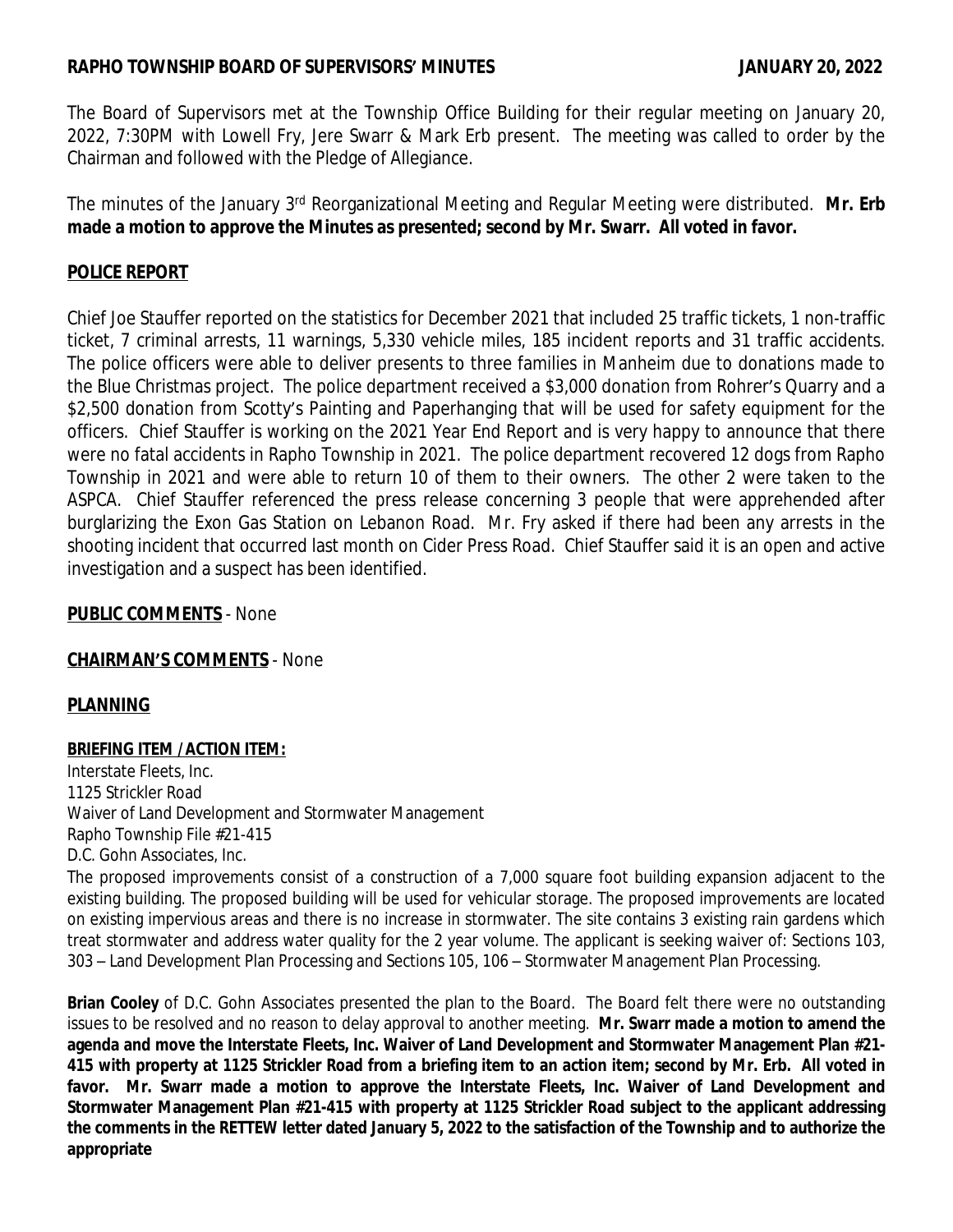**Township officials to execute the related plans and documents following review by the Township Solicitor and/or Engineer; second by Mr. Erb. All voted in favor.**

#### **BRIEFING ITEM:**

Beacon of Manheim 3003 Lebanon Road Preliminary Final Plan Rapho Township File # 20-392 Dynamic Engineering The applicant is seeking to construct a proposed convenience store, fueling station and park and ride on a 4.03 acre lot at 3003 Lebanon Road, directly across from the PA Turnpike access road. The applicant is seeking a waiver of Section 306.A.1 to permit preliminary and final approval filing concurrent with each other.

**Jim Caldwell** of Rettew Associates presented the plan to the Board. The Board discussed the turn radius into the property for Route 72 northbound truck traffic. There was much discussion on whether the trucks will be able to stay in their lane when making a right turn into the facility.

### **OLD BUSINESS** - None

#### **NEW BUSINESS**

**Mr. Swarr made a motion to approve the request by MAKE-A-WISH to perform a truck convoy run on** state and municipal roadways as a de facto or partial closure starting at 1:30PM, Sunday, May 8th, 2022; **second by Mr. Erb. All voted in favor.**

**Mr. Swarr made a motion to remove three inactive Mastersonville Special Fire Police officers Jonathan Smith, Holly Smith and Randy Fulkrod; second by Mr. Erb. All voted in favor.**

The 2021 Year End Earned Income Tax Report was reviewed. The year ended approximately \$80,000 over budget.

The Tax Collector's December 2021 and 2021 Year-end Reports were distributed and reviewed.

**Mr. Swarr made a motion to forward the delinquent street light accounts to the township solicitor to begin the collection process; second by Mr. Erb. All voted in favor.**

### **CORRESPONDENCE**

*Rapho Township Biennial Fire Police Update – William G Belloff – Mastersonville Fire Company PSATS – Information concerning PSATS Youth Awards Contest Storb Environmental – Downstream Notification – Leffler Energy Amazon Fulfillment – Notice of Intent NPDES Permit Application – 1156 Four Star Dr – Amazon MAWSA – Manager's Report – January 2022 LCCD – E & S Plan Review with comments – 3322 Sunnyside Rd – Derek Hanna (DLT Farms LLC) LCCD – E & S Plan Review – 1923 Horn Rd – Christian Stoltzfus LCSWMA – notification of Quarterly Rebate*

**APPROVAL OF THE DISBURSEMENT LIST – Mr. Erb made a motion to approve the disbursement list and pay the bills; second by Mr. Swarr. All voted in favor.**